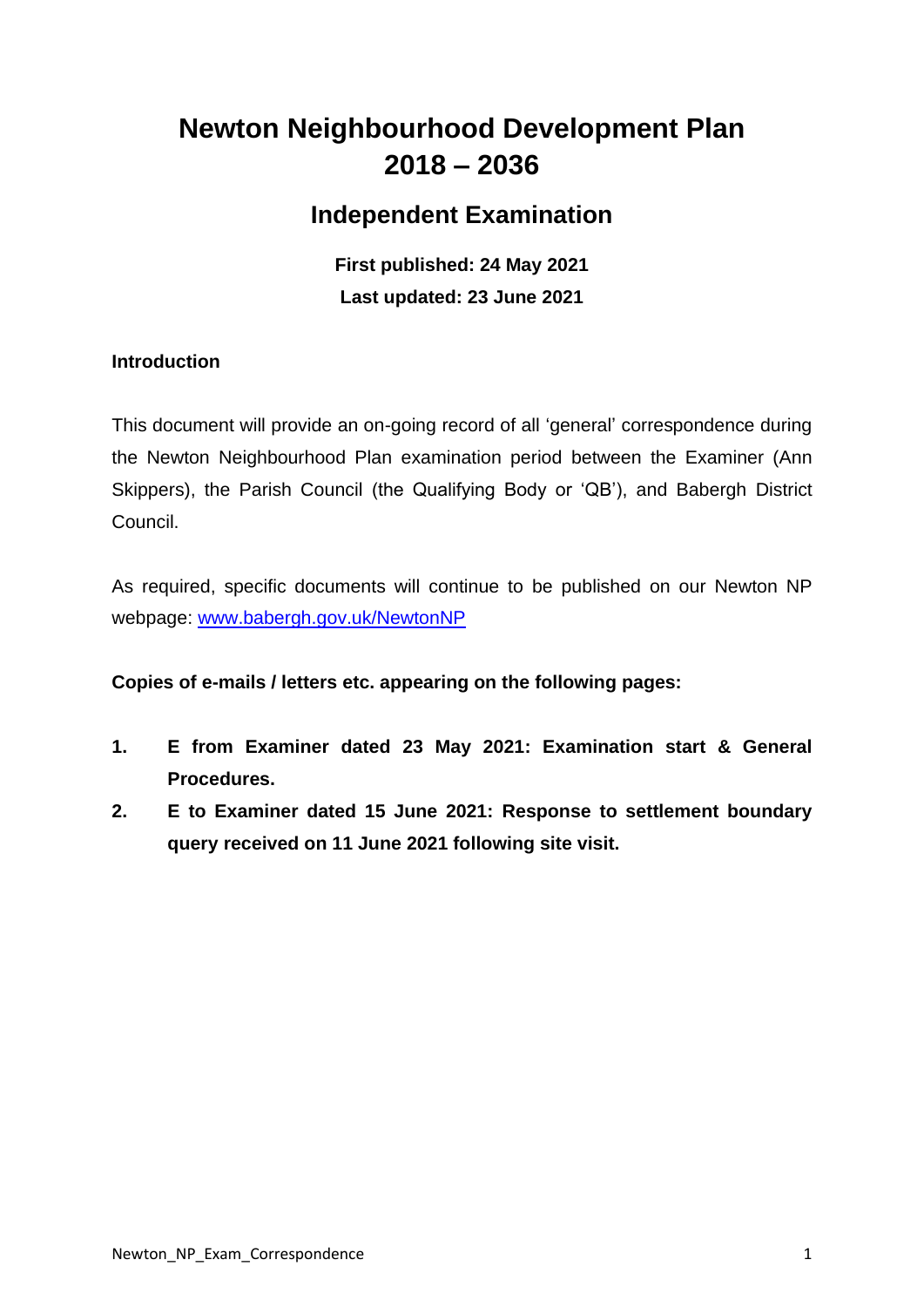## **1. E-mail from Examiner dated 23 May 2021 - Examination start & General Procedures**

| From:    | Ann Skippers                                                               |  |
|----------|----------------------------------------------------------------------------|--|
| To:      | Paul Bryant (BMSDC)                                                        |  |
| Fwd to   | Paul Presland & David Crimmin (Newton PC), Chris Bowdon (Navigus Planning) |  |
| Dated:   | 23 May 2021                                                                |  |
| Subject: | Commencement of examination into the Newton NDP                            |  |
| Attach:  | <b>Examination Note 1</b>                                                  |  |

Dear Paul,

I am writing to confirm that the examination of the Newton NDP has now started.

I attach the examination note which sets out what I trust is useful information about the procedures for examinations. [BDC note: See next page]

If you or the Parish Council have any queries, please do not hesitate to get in touch.

I hope to be able to update you about further progress within the next ten days or so.

Best wishes Ann

Ann Skippers Ann Skippers Planning Chartered Town Planners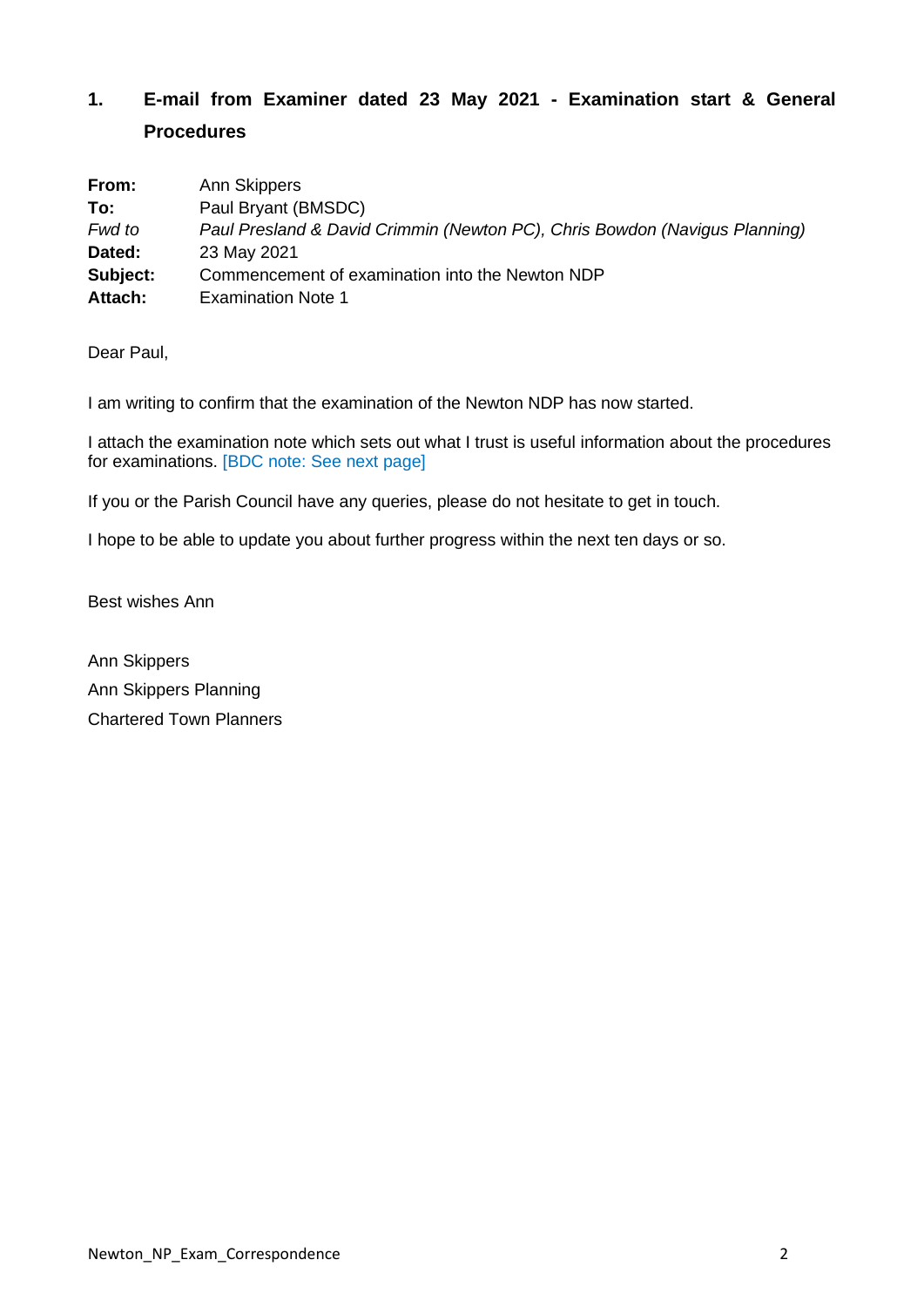#### **Examination Note 1**

#### **Newton Neighbourhood Plan Independent Examination Information**

#### **Note from the Independent Examiner to the Local Planning Authority and Qualifying Body**

Further to my appointment to undertake the independent examination of the above Neighbourhood Plan, this note aims to set out how I intend to conduct the examination. My role is to determine whether the Plan meets the basic conditions and other legal requirements.

#### *1. Communications*

It is important that the examination process is open and transparent to all interested parties. I hope to ensure that the Parish Council feels part of the process. My main point of contact will be the designated local planning authority contact, Paul Bryant.

Any correspondence (other than that relating to contractual matters) should be published on the local planning authority's website and the Parish Council's website in a timely manner.

If anyone else who is not the designated point of contact gets in touch with me direct, for example a local resident or planning consultant, I will refer them to the local planning authority contact in the first instance.

#### *2. Examination documents*

I will access most documents electronically either from the local planning authority's website or on the Parish Council website or any dedicated Neighbourhood Plan website. If I have any trouble finding or accessing any documents, I will let you know so that these can be provided to me.

It would be also helpful, if not already done, if the local planning authority could confirm the adopted development plan and any saved policies. In addition, if there are any emerging development plans, details of the stages reached and future programmes would be appreciated. In both cases, please direct me to relevant parts of your website or let me know how I can access the documents that you identify.

#### *3. Late representations*

As a general rule of thumb, I will not accept late or additional representations. The only time when I will consider accepting a representation submitted after the consultation period has ended is in those cases where there has been a material change in circumstances since the six week consultation period has ended. For example, national planning policy changes or a judgement may be handed down from the Courts. In these circumstances anyone wishing to introduce new evidence should fully justify why and in the case of substantial documents, indicate which parts of the document are relevant and why.

However, if a meeting or hearing is held, there may be further opportunities for comments to be made at my request to assist me in ensuring adequate examination of an issue.

#### *4. Clarification procedures*

Once I have read all the papers, I may at any time during the examination seek written clarification of any matters that I consider necessary. The usual time for response to any clarification queries is one to two weeks.

I must emphasise that this does not mean I will accept new evidence. In the interests of fairness to other parties, I cannot accept any new evidence other than in exceptional circumstances. If the Parish Council is unsure as to whether information it is submitting may constitute new evidence, may I suggest it is sent to the local planning authority in the first instance for their advice on this point.

Newton\_NP\_Exam\_Correspondence 3 3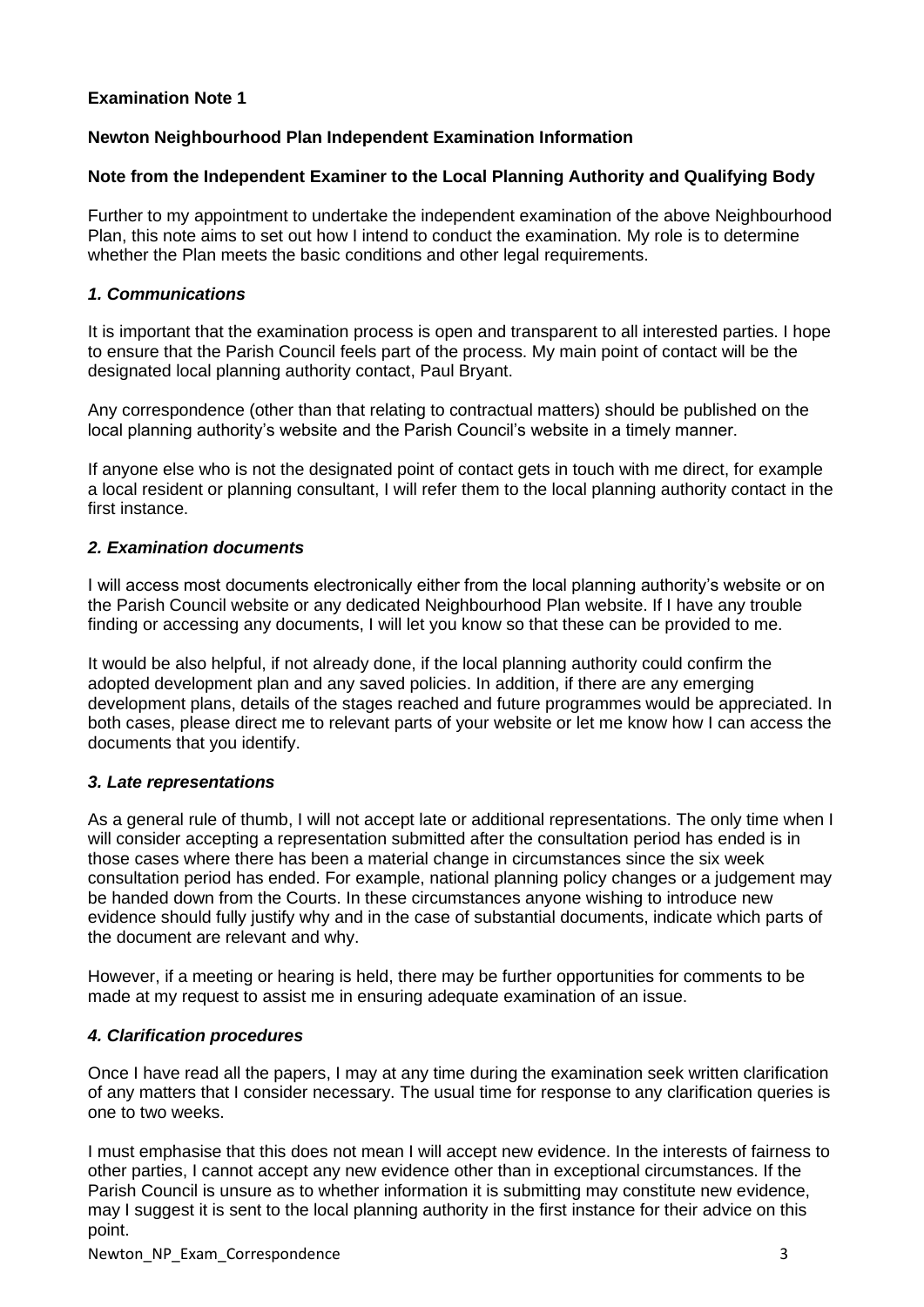Any request for clarification and any response should be published on the relevant Council websites.

If I find that there are significant issues which may prevent the Plan meeting the basic conditions I will let you know during the course of the examination as soon as I can so that options on how to proceed can be considered. Whilst this situation can usually be dealt with through an exchange of correspondence, if it would be helpful to hold a meeting between the local planning authority, the Parish Council and I together with any other relevant organisations or individuals, I will suggest this and be in touch to make suitable arrangements. Any such meeting will be held in public and at the present time, be held virtually.

#### *5. Visit to the Plan area*

I expect to be visiting the Plan area during the examination. Visits, where necessary, help me to understand the nature of the Plan and the representations. It will also help me decide if there are any issues to be clarified. I will not need to be accompanied on any visit. If, however, I feel it is essential to gain access onto private land then I will be in touch to seek permission to do that and at that point an accompanied site visit may need to be arranged.

If I am 'spotted' during my visit, I would appreciate it if I am not approached, but allowed to continue my visit unheeded.

#### *6. Examination timetable*

The main determinants of how long the examination will take are firstly the number and complexity of the policies in the Neighbourhood Plan, the clarity of supporting documentation and evidence and the number and nature of any representations.

It may be there is very little correspondence from me during the examination. I will however endeavour to keep you updated on the progress of the examination. Please do not hesitate to contact me if you wish to know progress and have not heard from me

#### *7. The need for a hearing*

I am proceeding on the basis that this examination can be conducted without the need for a hearing as this is the 'default' position. At any time before I issue my final report I may call a hearing if I consider this is necessary to ensure adequate examination of any issue or to allow a person a fair chance to put a case.

If I feel a hearing is necessary, I will let you know as early as possible. If I do intend to hold a hearing, I will let you know about procedure and will be in touch to make suitable arrangements at that time.

The period of notice for hearings is not prescribed, but typically 21 days' notice is given.

In present circumstances it is likely that any meetings or hearings would be carried out remotely.

### *8. The 'Fact Check' stage*

A confidential draft of my report will be sent to the local planning authority and Parish Council to allow an opportunity for both parties to check whether there are any factual errors such as dates, sequence of events, names and so on. This is not an opportunity for further representations to be made to me. A period of a week or so is usually set aside for this purpose.

I usually find it helpful if the local planning authority collates its own comments with those of the Parish Council into a single response or both separate responses are sent to me at the same time.

I will endeavour to issue my final report shortly after the fact check stage.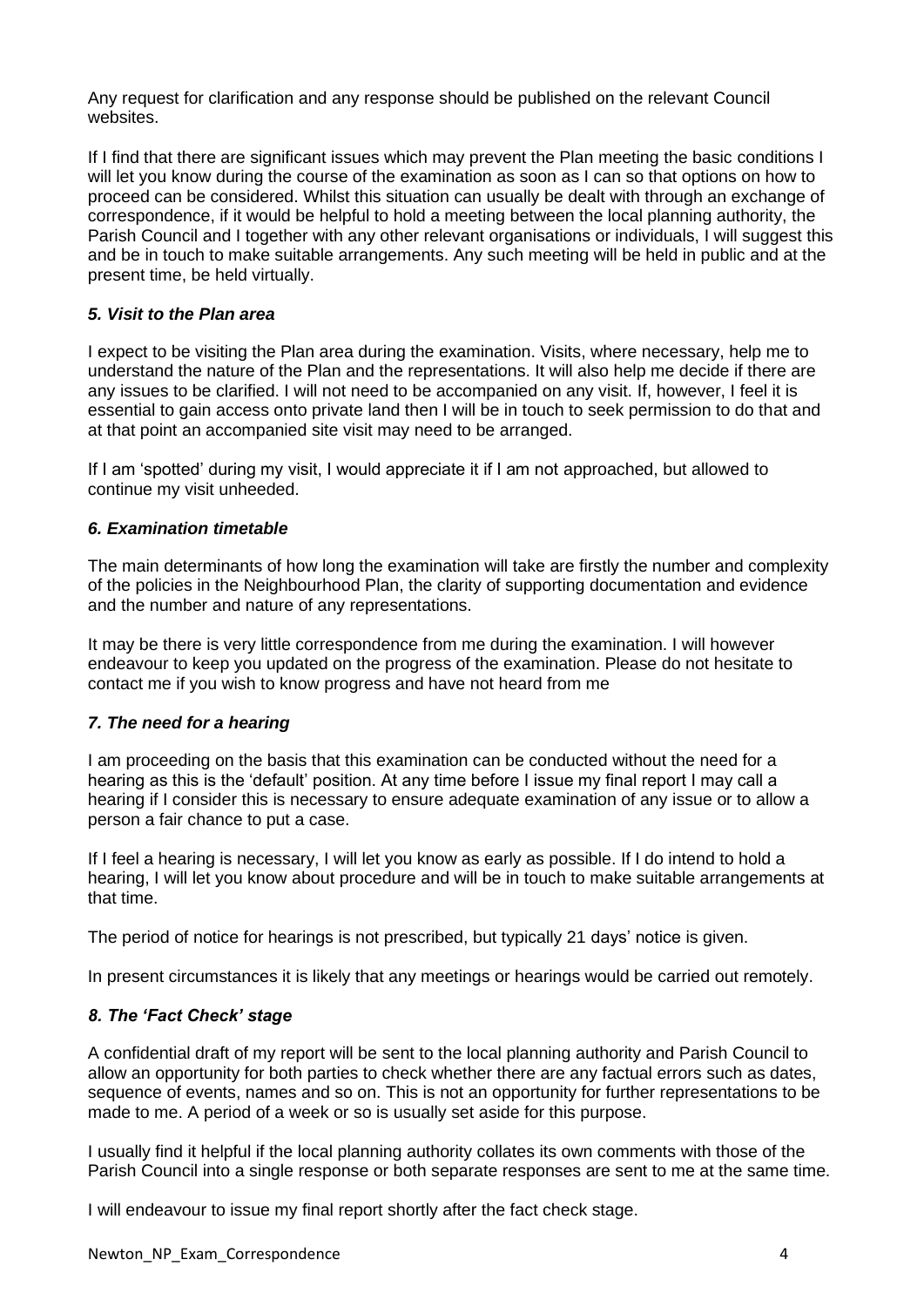#### *9. Procedural questions*

I hope this information is helpful. If the local planning authority or Parish Council have any questions relating to the examination process, please do not hesitate to get in touch and I will do my best to answer any such queries.

Ann Skippers MRTPI Independent Examiner Director, Ann Skippers Planning

[ Ends ]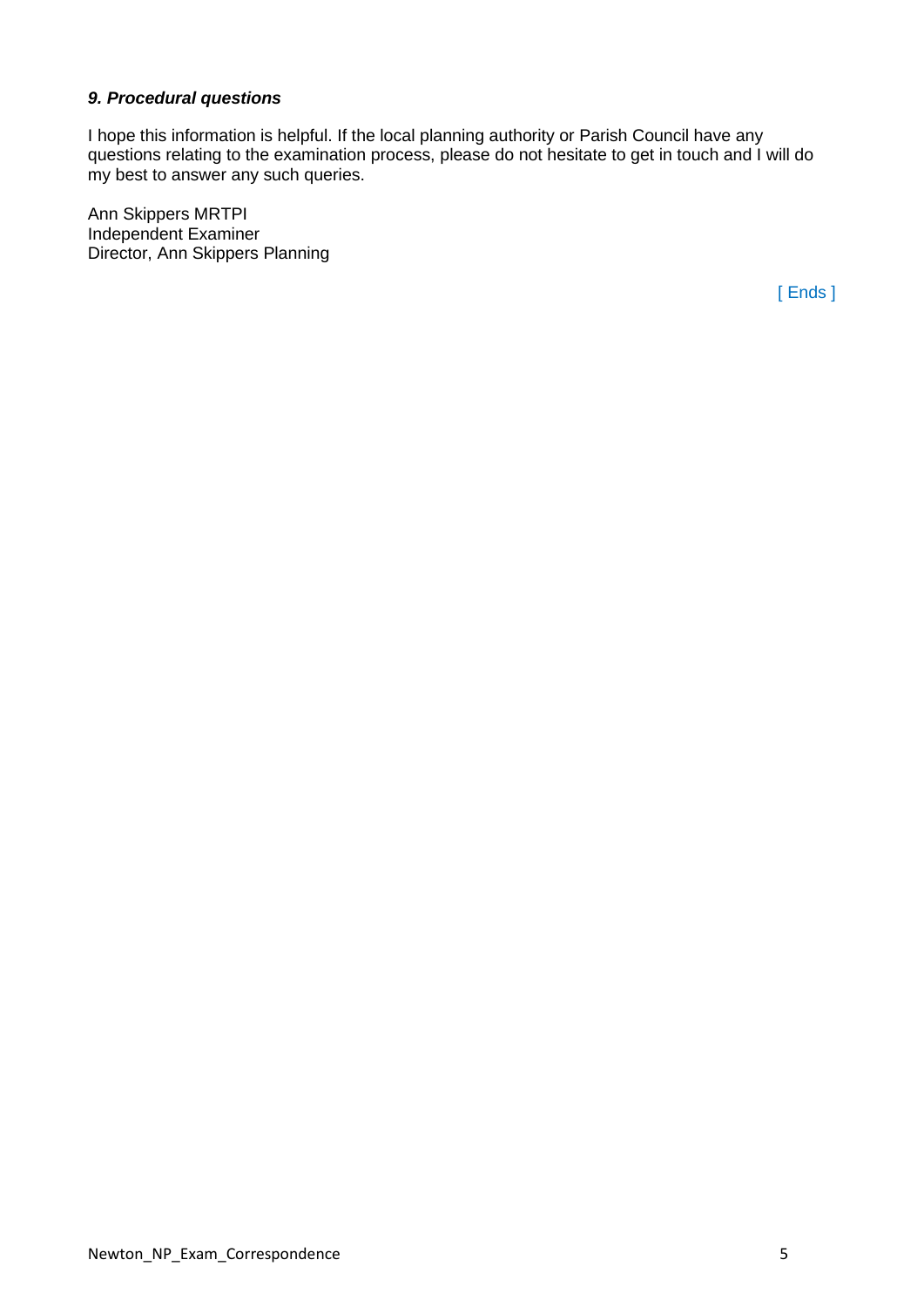# **2. E-mail to Examiner dated 15 June 2021 - Response to settlement boundary query received on 11 June 2021 following site visit**

| From:    | Ann Skippers                      |
|----------|-----------------------------------|
| To:      | Paul Bryant (BMSDC)               |
| Dated:   | 11 June 2021                      |
| Subject: | <b>Re: Newton NDP Examination</b> |

Dear Paul,

My apologies for the delay in coming back to you to update you on progress with this examination.

We are nearly there I think, but following the site visit, it looks as though the settlement boundary might need updating to include development under construction and the opportunity should also be taken to include any other permissions granted and extant. Please could I ask that a map, however basic, is prepared to show me the amendments needed? I would prefer to see this now given the representations received.

Let me know if it would be helpful to discuss any of the above first.

Thank you.

Ann Skippers Ann Skippers Planning Chartered Town Planners

\* \* \* \* \*

| From:    | Paul Bryant (BMSDC)               |
|----------|-----------------------------------|
| To:      | Ann Skippers                      |
| Dated:   | 15 June 2021                      |
| Subject: | <b>Re: Newton NDP Examination</b> |

Hello Ann

Following on from our earlier conversation and trying to move this on as quickly as possible while still waiting to hear back from colleagues … a rough map below which I think shows the area outlined in orange that you saw on the ground and which may also tie in with the '*Redhouse Farm, Phase 2 (9 dwellings yet to be constructed)*' description on page 18 of the Newton NP.

Paul Bryant N'hood Planning Officer | BMSDC

[BDC note: See next page for map]